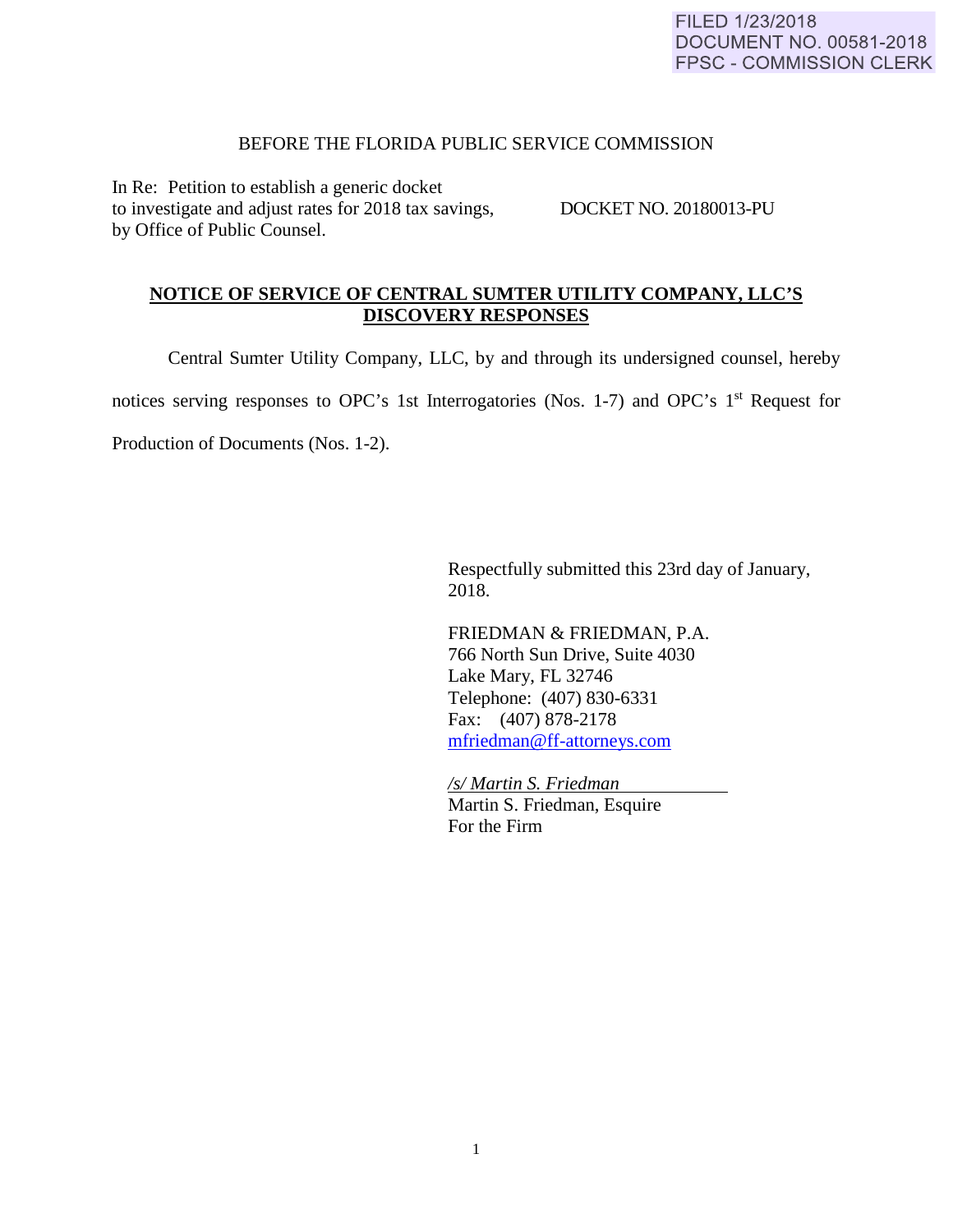## **CERTIFICATE OF SERVICE**

**I HEREBY CERTIFY** that a true and correct copy of the foregoing has been furnished by electronic mail on this 23rd day of January 2018, to the following:

Jessica Cano/Kevin I.C. Donaldson **Florida Power and Light Company** 700 Universe Blvd Juno Beach, FL 33418 [jessica\\_cano@fpl.com](mailto:jessica_cano@fpl.com) [Kevin.Donaldson@fpl.com](mailto:Kevin.Donaldson@fpl.com)

J. Michael Walls/Blaise N. Gamba **Carlton Fields Law Firm** P.O. Box 3239 Tampa, FL 33601-3239 [mwalls@CFJBLaw.com](mailto:mwalls@CFJBLaw.com)

Rhonda J. Alexander/ Jeffrey A. Stone **Gulf Power Company** One Energy Place Pensacola FL 32520 [rjalexad@southernco.com](mailto:rjalexad@southernco.com) [jastone@southernco.com](mailto:jastone@southernco.com)

James D. Beasley/J. Jeffry Wahlen **Ausley McMullen** P.O. Box 391 Tallahassee, FL 32302 [jbeasley@ausley.com](mailto:jbeasley@ausley.com) [jwahlen@ausley.com](mailto:jwahlen@ausley.com)

Carolyn Bermudez **Florida City Gas**  4045 N.W. 97th Avenue Doral FL 33178 (305) 835-3606 [cbermude@southernco.com](mailto:cbermude@southernco.com)

Matthew R. Bernier **Duke Energy Florida.** 106 East College Ave, Suite 800 Tallahassee, FL 32301-7740 [matthew.bernier@duke-energy.com](mailto:matthew.bernier@duke-energy.com)

Russell A. Badders/Steven R. Griffin **Beggs Law Firm**  P.O. Box 12950 Pensacola FL 32591 [srg@beggslane.com](mailto:srg@beggslane.com) [rab@beggslane.com](mailto:rab@beggslane.com)

Ms. Paula K. Brown Regulatory Affairs **Tampa Electric Company** P. O. Box 111 Tampa FL 33601-0111 [regdept@tecoenergy.com](mailto:regdept@tecoenergy.com)

Jerry H. Melendy, Jr. **Sebring Gas System, Inc.** 3515 Highway 27 South Sebring FL 33870-5452 jmelendy@floridasbestgas.com

Mr. Mike Cassel **FPUC/Indiantown/Fort Meade/Chesapeake** 1750 S.W. 14th Street, Suite 200 Fernandina Beach FL 32034-3052 [mcassel@fpuc.com](mailto:mcassel@fpuc.com)

Suzanne Brownless **Florida Public Service Commission** 2540 Shumard Oak Blvd. Tallahassee, FL 32399-0850 [sbrownle@psc.state.fl.us](mailto:sbrownle@psc.state.fl.us)

Kenneth Hoffman **Florida Power & Light Company** 215 South Monroe St., Suite 810 Tallahassee, FL 32301-1859 [ken.hoffman@fpl.com](mailto:ken.hoffman@fpl.com)

Dianne M. Triplett **Duke Energy Florida** 299 First Avenue North St. Petersburg, FL 33701 [dianne.triplett@duke-energy.com](mailto:dianne.triplett@duke-energy.com)

Ansley Watson, Jr. Andrew M. Brown **MacFarlane, Ferguson & McMullen Law Firm** P.O. Box 1531 Tampa, FL [ab@macfar.com](mailto:ab@macfar.com) [aw@macfar.com](mailto:aw@macfar.com)

Paula Brown/Kandi M. Floyd Regulatory Affairs **Peoples Gas System** P. O. Box 111 Tampa FL 33601-0111 [regdept@tecoenergy.com](mailto:regdept@tecoenergy.com)